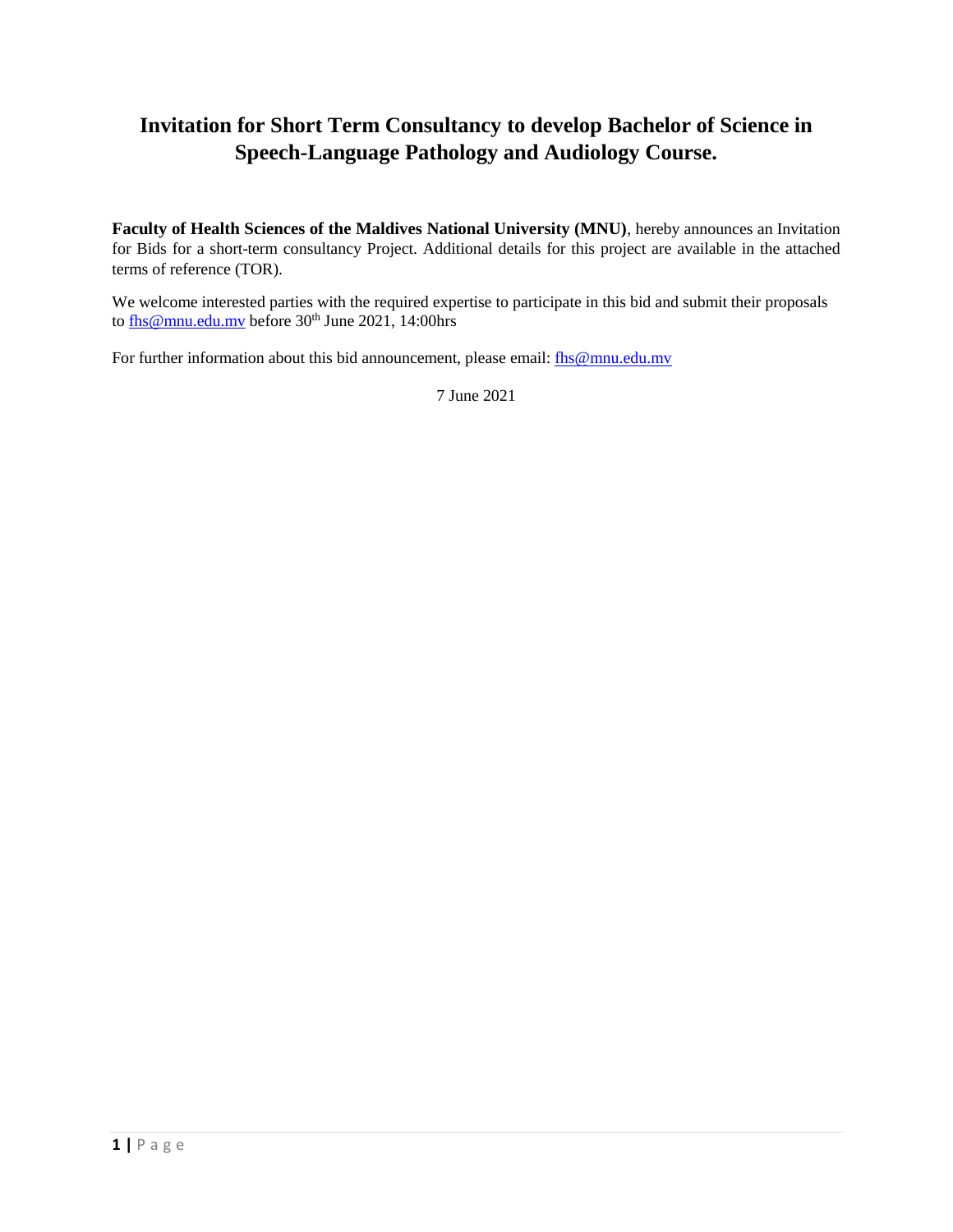**Faculty of Health Sciences of the Maldives National University (MNU) requests to hire a consultant to develop Bachelor of Science in Speech-Language Pathology and Audiology.**

# **A. SCOPE OF WORK**

Under the guidance of the MNU, the consultant will develop the Bachelors degree in Speech-Language Pathology and Audiology, to be Instituted and conducted in MNU, Maldives, in consultation with key stakeholders and taking into consideration the international best practice and Maldivian context.

The tasks undertaken by the consultant under the Terms of Reference include, but are not necessarily limited to, the following.

- 1. Identify the major course component requirements for the Speech-Language Pathology and Audiology course.
- 2. Develop a comprehensive outline of the core and optional subject strands and provide detailed introductions of the subjects included in the course.
- 3. Develop the course structure including, introduction, aims, intended learning outcomes, contents, methods of delivery, assessment procedures and accreditation documents needed for MNU Committee on Courses and for Maldives Qualification Authority. Consultant also should participate in accreditation and validation meetings by MNU Committee on Courses and bring necessary changes recommendations to the course documents.
- 4. Consult and collaborate with the key stakeholders to conduct a needs analysis to better understand the current challenges and feasibility of the proposed course and to ensure that the course meets the needs of the country and is relevant to professionals, public, and private service sector in the Maldives.
- 5. Develop an indicative list of books/ resources/ materials/ equipment for the key/core subject areas which include teaching materials and resources.
- 6. Identify the capacity of the subject experts/professionals to develop the detail subject outlines/curriculums for the course.
- 7. Organize and conduct a validation meeting to finalize objectives and content/topics for each subject and the course outline.
- 8. Develop detailed subject outlines for all the subjects outlined in the course structure. The outlines should be developed as per the guideline of MNU.
- 9. Identify opportunity for linkages with overseas educational institutions to facilitate continuous program / curriculum improvement, analysis and accreditation.
- 10. Ensure that the developed course (structure and subjects) are benchmarked against undergraduate courses in reputed universities.
- 11. In collaboration with MNU, identify implication of the faculty and staff once the course is introduced and recommend ways forward by proposing a roadmap for implementing the new course.
- 12. Submit end mission report.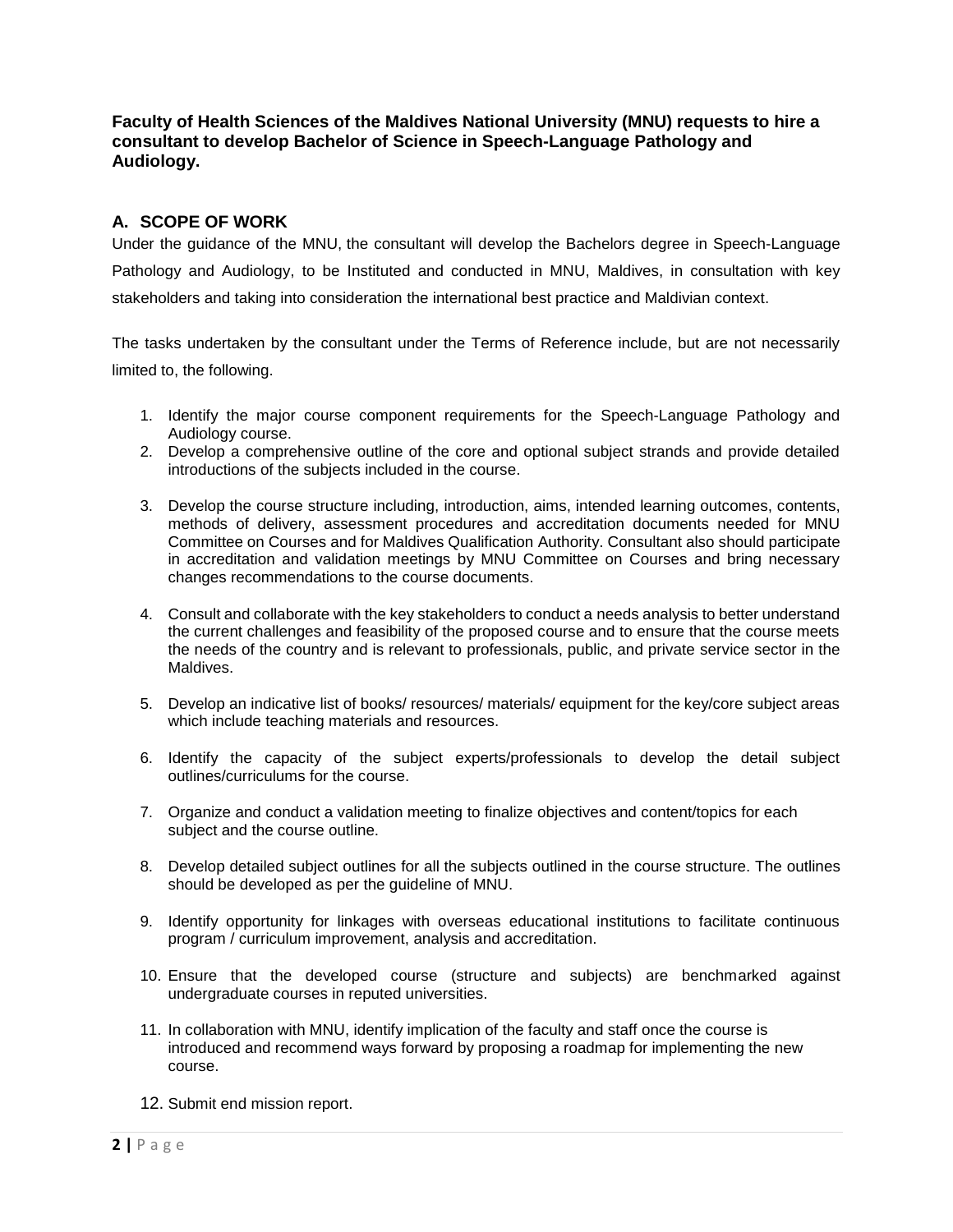# **B. EXPECTED OUTPUTS AND DELIVERABLES**

All documents shall be submitted as stipulated below and all documents shall be submitted as drafts and upon review by MNU, the consultant shall revise the draft documents. Once the revised documents are accepted by MNU, they will be termed as final documents by the consultancy.

### **The consultant shall then be responsible for following deliverables;**

- *1. Inception Report:* The inception report shall include a summary of documents reviewed, findings from stakeholder consultations, proposed recommendations, possible constraints with regard to the proposed recommendations and propose actions to be implemented to overcome the constraints identified.
- *2.* **Consultations:** Conduct consultation meetings with relevant stakeholders (main service providers in Maldives, Ministry of Health and relevant NGOs) to learn the needs and practices in the Maldivian context including the challenges in implementation and monitoring and discuss possible actions to overcome these challenges.
- *3. Course Documents***:** The Draft Course Documents should include the structure of the Speech-Language Pathology and Audiology Degree course including rationale, aims, intended learning outcomes, contents/subjects, methods of delivery, assessment procedures, and identify resources/materials including essential clinical experience needed for the course. The final course outline is to be submitted based on the review by MNU and consultation meetings with relevant stakeholders.
- *4. Rollout Plan:* A plan recommending the rollout of the courses developed should be submitted to MNU. The rollout plan should outline preparatory activities necessary for MNU for implementation, relevant trainings to familiarize and enhance staff capacity, and general awareness raising activities for students on the new course. Relevant impact on staff and faculty and recommendations to manage these impacts should also be included in the plan.
- *5. End Mission Report:* A detailed report identifying key challenges and limitations in developing the course with recommendations for way-forwards.

| <b>Deliverables/ Outputs</b>                       | <b>Estimated Duration to Complete</b> |
|----------------------------------------------------|---------------------------------------|
| Inception Report                                   | 30 days                               |
| <b>Draft Course Outlines</b>                       | 150 days (5 months)                   |
| Validation Meeting and Final Course Outline        | 14 days                               |
| Mission Report Rollout Plan and End Mission Report | 14 days                               |

#### *6. Timeline for deliverables*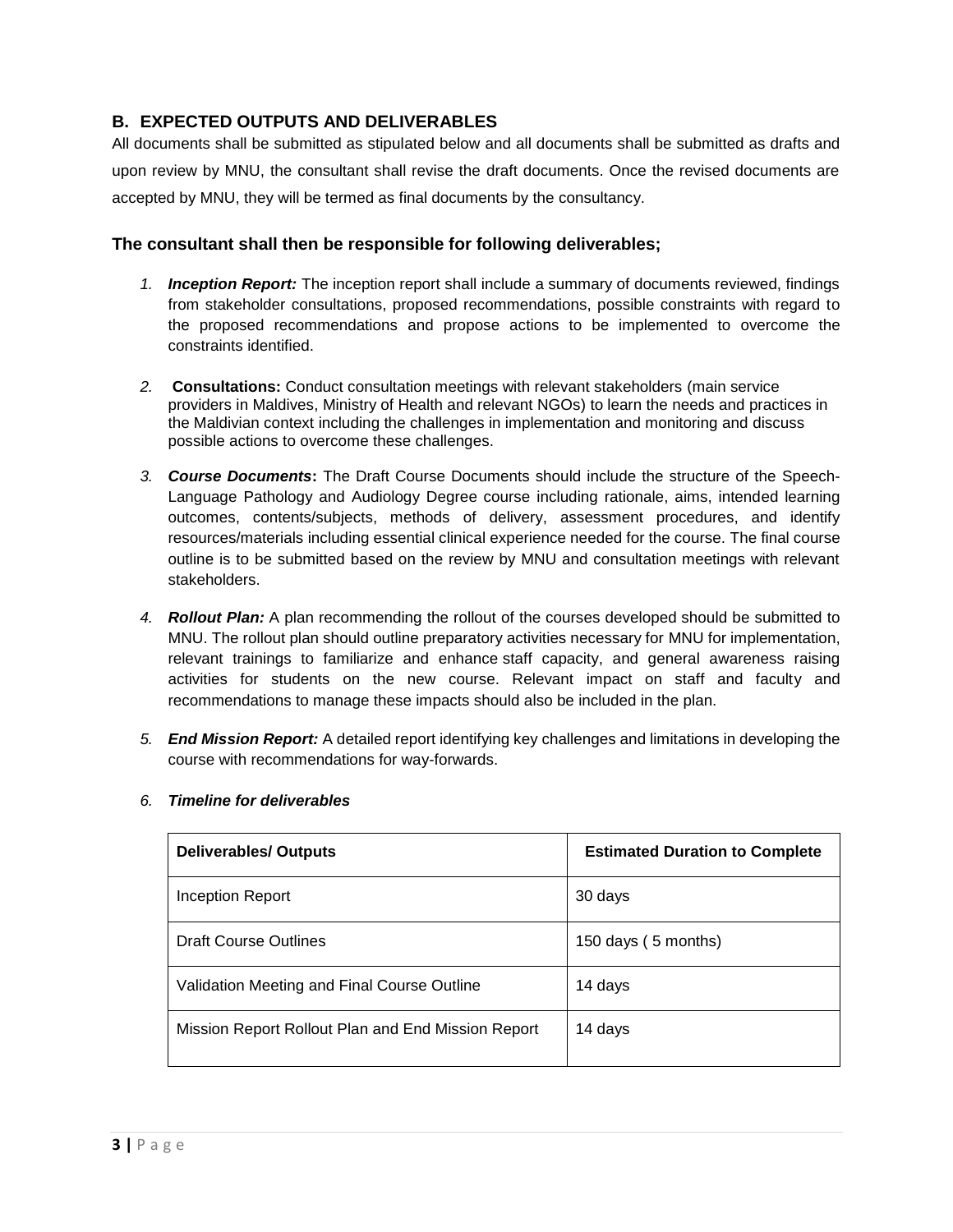# **C. INSTITUTIONAL ARRANGEMENT**

The consultant is expected to work closely with MNU. The consultant will be accountable to the MNU for each deliverable as stipulated in the proposal. Weekly update meetings will be held with the Dean of the Faculty of Health Sciences of MNU and fortnightly meetings will be held with the Focal Point of IGMH, and the Dean of the Faculty of Health Sciences. A briefing and debriefing meeting will be organized with senior management of Department of Speech therapy of IGMH at the beginning and end of assignment.

### **D. Duration**

This assignment will approximately take 7 months and is expected to start in mid-April, 2021. The consultant should come up with a clear timeline while submitting the proposal taking into consideration the estimated time durations for each deliverable as stipulated above.

# **E. DUTY STATION**

**Maldives** 

### **F. Qualifications of the Successful Individual Consultant:**

The consultant is expected to fulfill the following criteria in terms of the expertise and qualifications;

- A minimum of a master's degree in Speech-Language Pathology and Audiology or from a closely related field
- A minimum of 5 years' experience working in the area of Speech-Language Pathology and Audiology.
- A minimum of 10 years of professional experience in reviewing, designing and facilitating degree programs, course development, curriculum development and course accreditation.
- Experience working as a lecturer/professor is an added advantage
- Experience in the region or similar context is an added advantage.
- Fluency in written and spoken English is required.

# **G. Recommended documents;**

Interested candidates should submit;

- A cover letter
- Detailed CV
- A portfolio (not more than 8 pages) of previous similar works/consultation undertaken